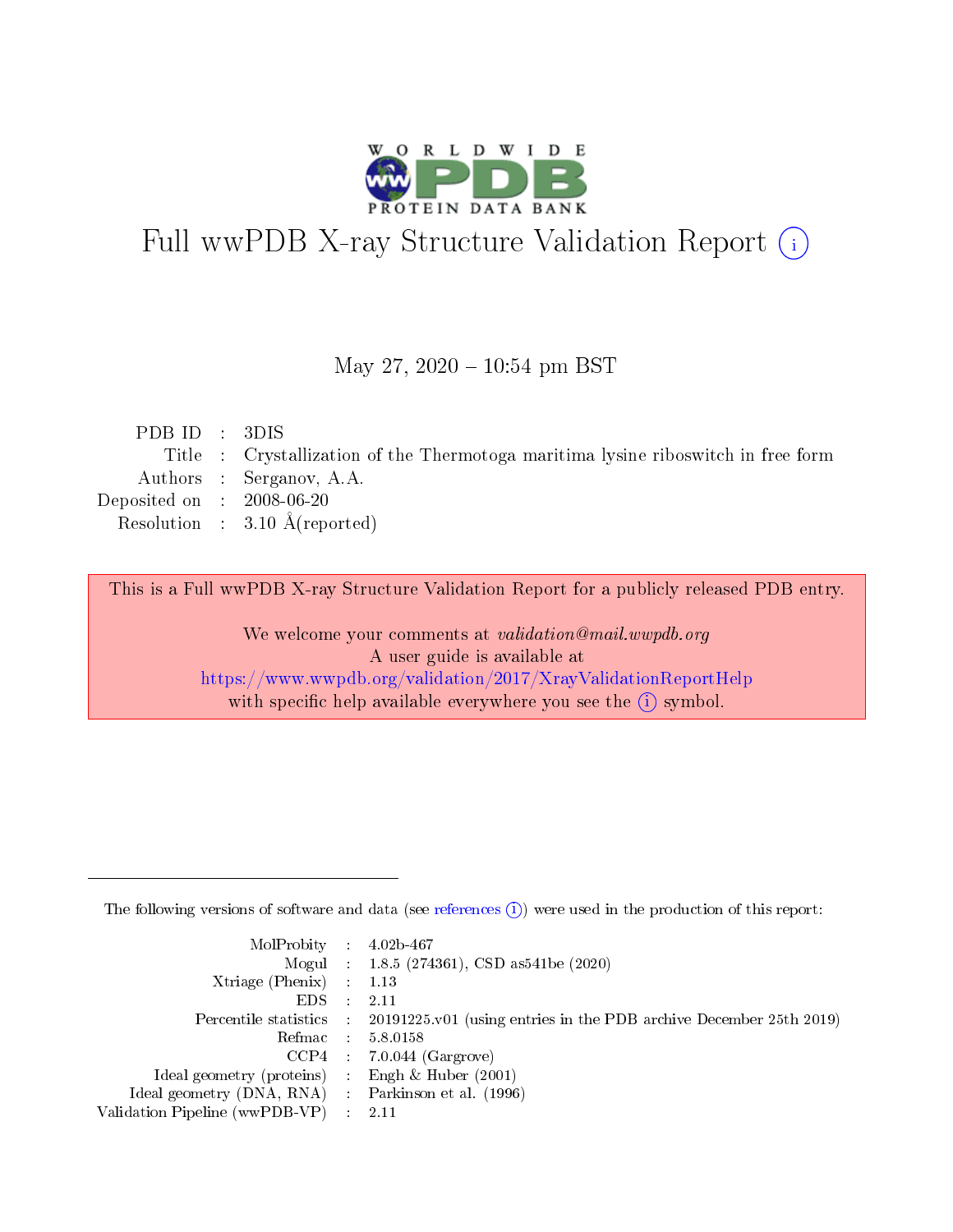# 1 [O](https://www.wwpdb.org/validation/2017/XrayValidationReportHelp#overall_quality)verall quality at a glance  $(i)$

The following experimental techniques were used to determine the structure: X-RAY DIFFRACTION

The reported resolution of this entry is 3.10 Å.

Percentile scores (ranging between 0-100) for global validation metrics of the entry are shown in the following graphic. The table shows the number of entries on which the scores are based.



Percentile relative to X-ray structures of similar resolution

| Metric        | Whole archive | Similar resolution                 |  |  |  |  |
|---------------|---------------|------------------------------------|--|--|--|--|
|               | $(\#Entries)$ | $(\#Entries, resolution range(A))$ |  |  |  |  |
| $R_{free}$    | 130704        | $1094(3.10-3.10)$                  |  |  |  |  |
| Clashscore    | 141614        | $1184(3.10-3.10)$                  |  |  |  |  |
| RSRZ outliers | 127900        | $1067(3.10-3.10)$                  |  |  |  |  |
| RNA backbone  | 3102          | $1116(3.40-2.80)$                  |  |  |  |  |

The table below summarises the geometric issues observed across the polymeric chains and their fit to the electron density. The red, orange, yellow and green segments on the lower bar indicate the fraction of residues that contain outliers for  $\geq=3$ , 2, 1 and 0 types of geometric quality criteria respectively. A grey segment represents the fraction of residues that are not modelled. The numeric value for each fraction is indicated below the corresponding segment, with a dot representing fractions  $\epsilon = 5\%$  The upper red bar (where present) indicates the fraction of residues that have poor fit to the electron density. The numeric value is given above the bar.

| Mol | .<br>паш | Length  | Quality of chain |     |    |  |  |  |  |
|-----|----------|---------|------------------|-----|----|--|--|--|--|
|     | . .      | 1 1 7 A | 65%              | 28% | 7% |  |  |  |  |

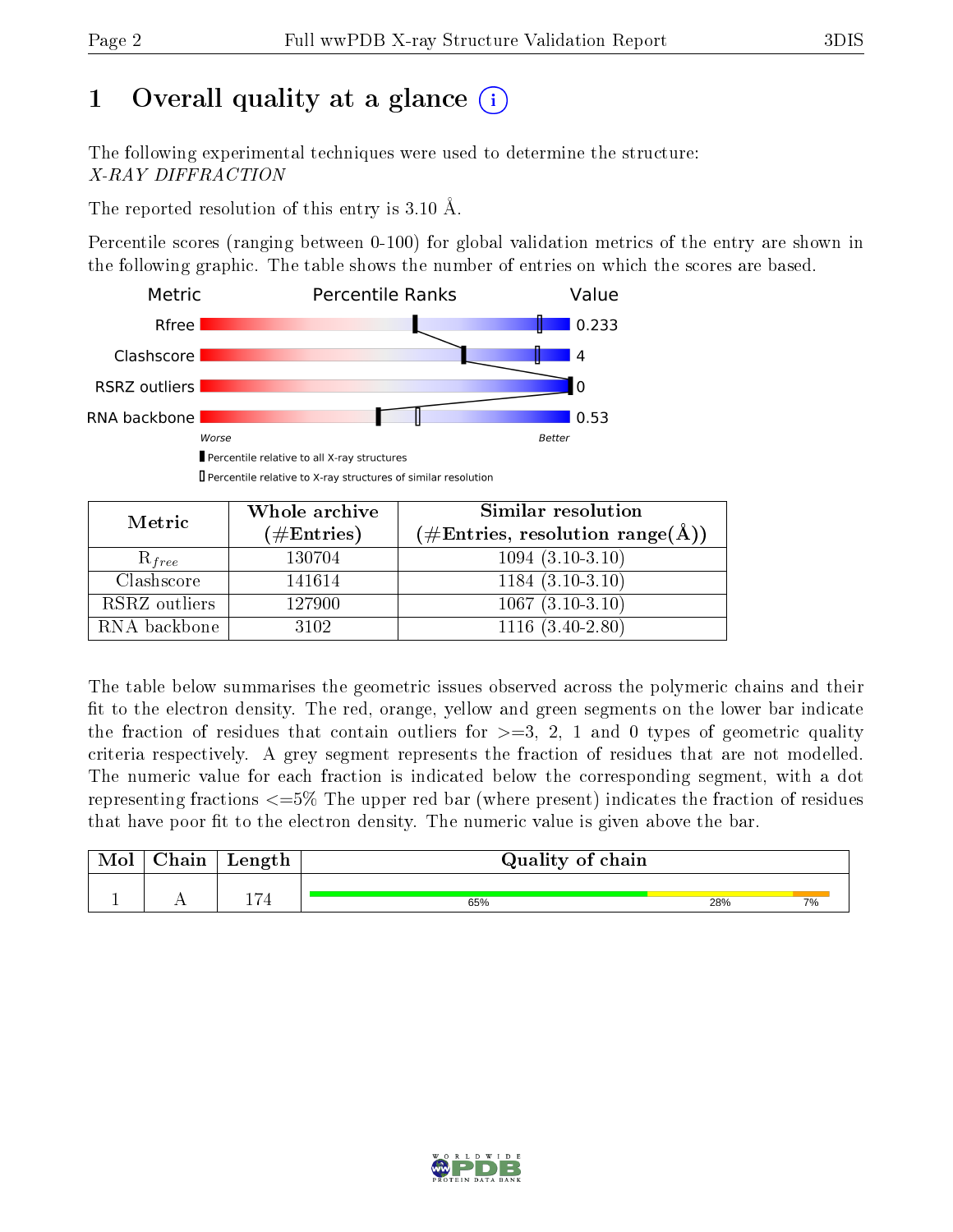# 2 Entry composition (i)

There are 4 unique types of molecules in this entry. The entry contains 3772 atoms, of which 0 are hydrogens and 0 are deuteriums.

In the tables below, the ZeroOcc column contains the number of atoms modelled with zero occupancy, the AltConf column contains the number of residues with at least one atom in alternate conformation and the Trace column contains the number of residues modelled with at most 2 atoms.

• Molecule 1 is a RNA chain called RNA (174-MER).

| Mol | Chain   Residues | $\rm{Atoms}$  |      |  |          |     | ZeroOcc | $\mid$ AltConf $\mid$ Trace $\mid$ |  |
|-----|------------------|---------------|------|--|----------|-----|---------|------------------------------------|--|
|     | 174              | Total<br>3752 | 1666 |  | 695 1216 | 175 |         |                                    |  |

• Molecule 2 is SODIUM ION (three-letter code: NA) (formula: Na).

|  | $Mol$   Chain   Residues | Atoms    | $\mid$ ZeroOcc $\mid$ AltConf $\mid$ |  |
|--|--------------------------|----------|--------------------------------------|--|
|  |                          | Total Na |                                      |  |

• Molecule 3 is ISOPROPYL ALCOHOL (three-letter code: IPA) (formula:  $C_3H_8O$ ).



|  | $Mol$   Chain   Residues | Atoms | $^+$ ZeroOcc $\, \mid$ AltConf $\,$ |  |
|--|--------------------------|-------|-------------------------------------|--|
|  |                          | Total |                                     |  |

• Molecule 4 is water.

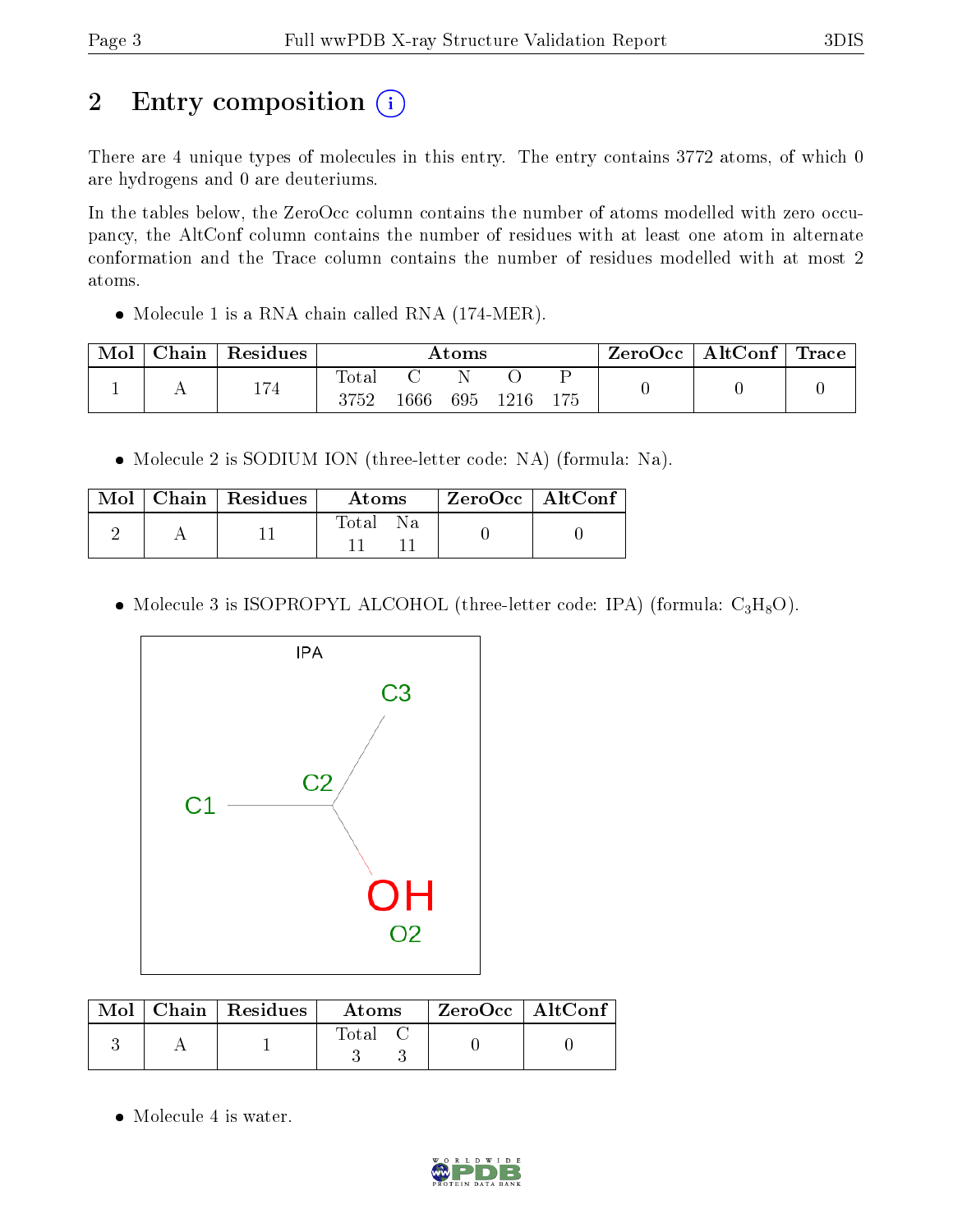|  | $\text{Mol}$   Chain   Residues | Atoms | ZeroOcc   AltConf |
|--|---------------------------------|-------|-------------------|
|  |                                 | Total |                   |

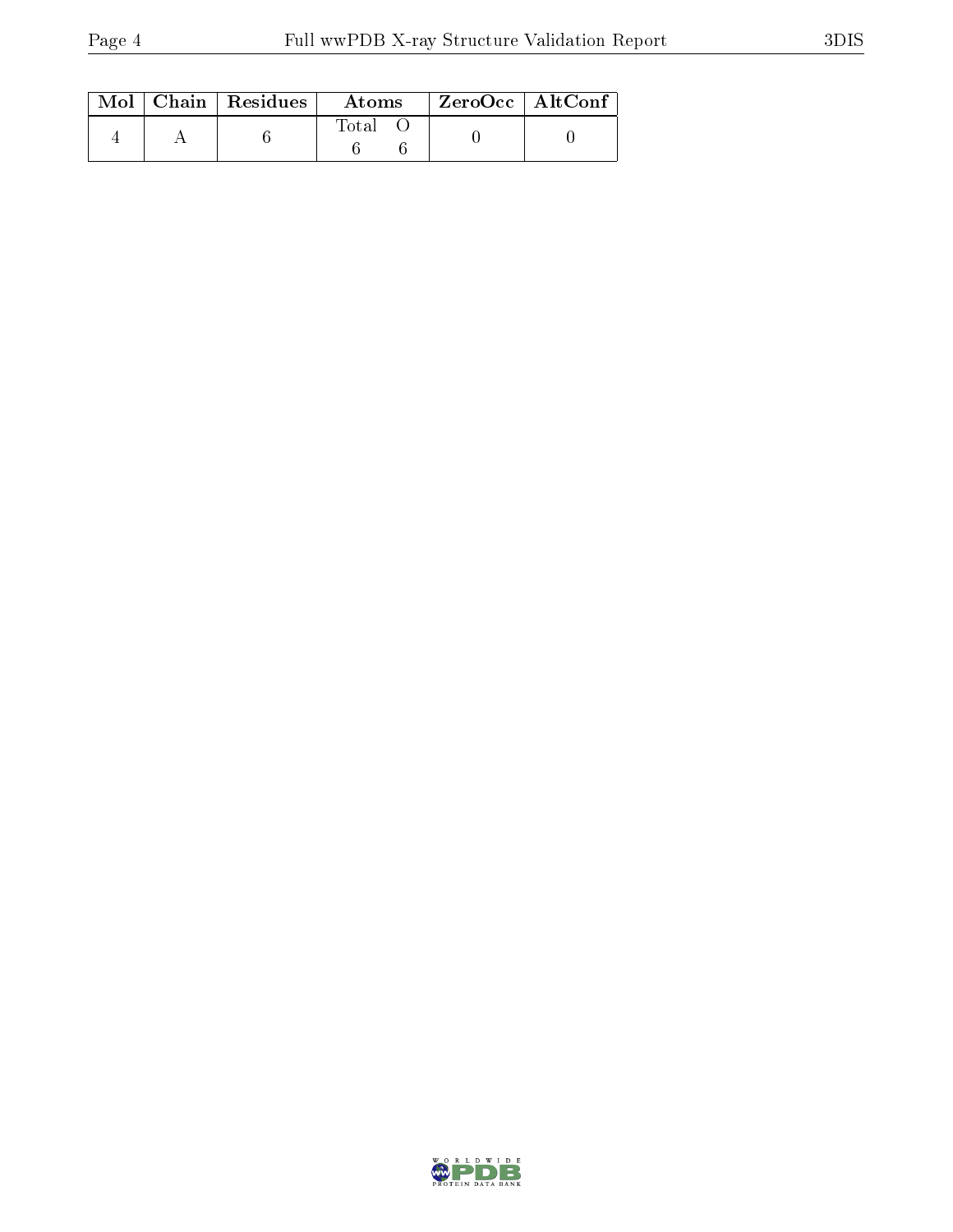## 3 Residue-property plots  $(i)$

These plots are drawn for all protein, RNA and DNA chains in the entry. The first graphic for a chain summarises the proportions of the various outlier classes displayed in the second graphic. The second graphic shows the sequence view annotated by issues in geometry and electron density. Residues are color-coded according to the number of geometric quality criteria for which they contain at least one outlier: green  $= 0$ , yellow  $= 1$ , orange  $= 2$  and red  $= 3$  or more. A red dot above a residue indicates a poor fit to the electron density (RSRZ  $> 2$ ). Stretches of 2 or more consecutive residues without any outlier are shown as a green connector. Residues present in the sample, but not in the model, are shown in grey.



• Molecule 1: RNA (174-MER)

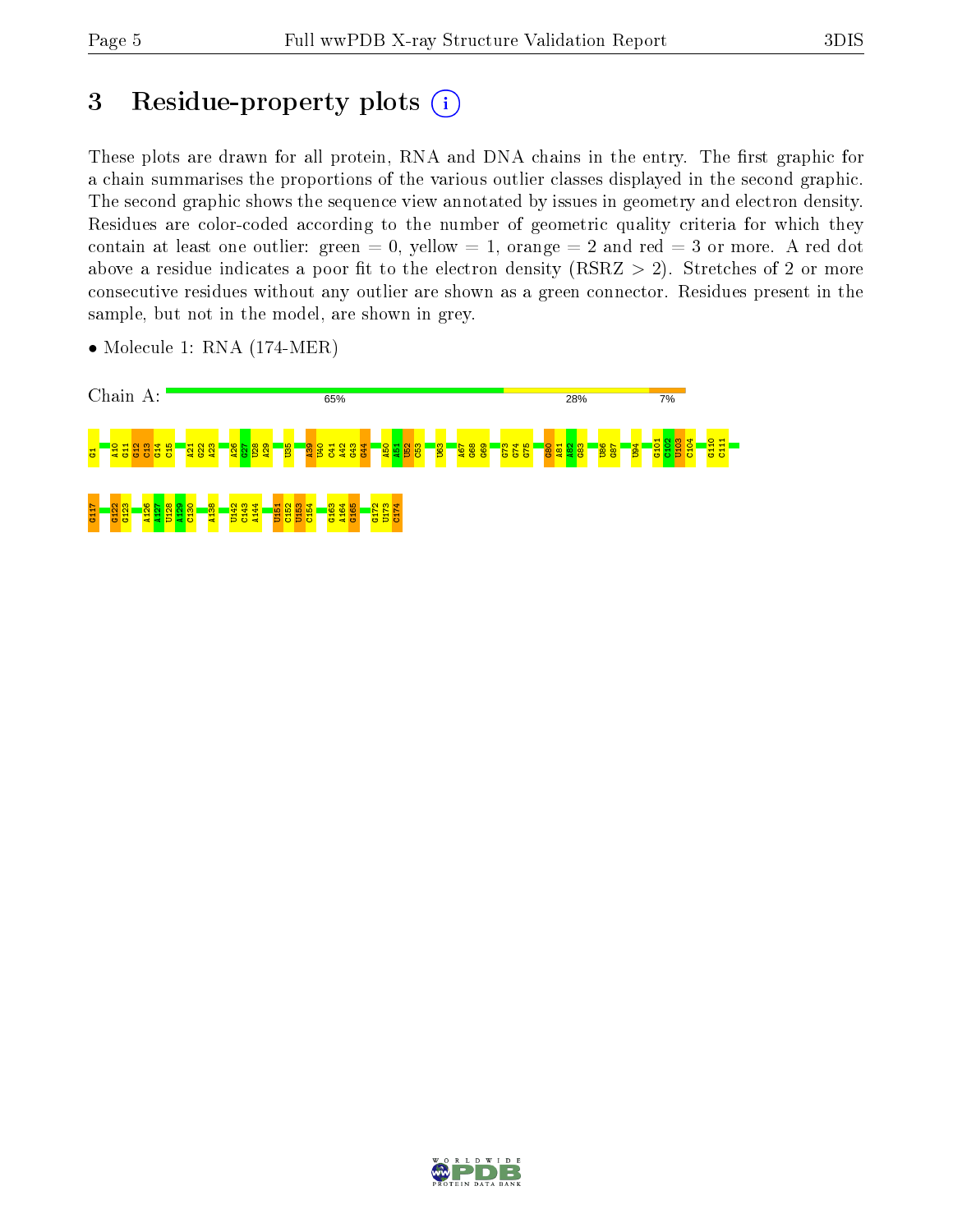## 4 Data and refinement statistics  $(i)$

| Property                                                                | Value                                            | Source     |
|-------------------------------------------------------------------------|--------------------------------------------------|------------|
| Space group                                                             | P 21 21 21                                       | Depositor  |
| Cell constants                                                          | 78.62Å 141.88Å<br>$54.25\text{\AA}$              | Depositor  |
| a, b, c, $\alpha$ , $\beta$ , $\gamma$                                  | $90.00^{\circ}$ $90.00^{\circ}$<br>$90.00^\circ$ |            |
| Resolution $(A)$                                                        | $-3.10$<br>$20.00^{-7}$                          | Depositor  |
|                                                                         | $19.66 - 3.10$                                   | <b>EDS</b> |
| % Data completeness                                                     | $92.5(20.00-3.10)$                               | Depositor  |
| (in resolution range)                                                   | $92.5(19.66-3.10)$                               | <b>EDS</b> |
| $R_{merge}$                                                             | 0.20                                             | Depositor  |
| $\mathrm{R}_{sym}$                                                      | (Not available)                                  | Depositor  |
| $\langle I/\sigma(I) \rangle^{-1}$                                      | $3.72$ (at $3.09\text{\AA}$ )                    | Xtriage    |
| Refinement program                                                      | REFMAC 5.2.0019                                  | Depositor  |
| $R, R_{free}$                                                           | 0.188,<br>0.228                                  | Depositor  |
|                                                                         | $0.196$ ,<br>0.233                               | DCC        |
| $\mathcal{R}_{free}$ test set                                           | 516 reflections $(4.86\%)$                       | wwPDB-VP   |
| Wilson B-factor $(A^2)$                                                 | 49.2                                             | Xtriage    |
| Anisotropy                                                              | 0.248                                            | Xtriage    |
| Bulk solvent $k_{sol}(\mathrm{e}/\mathrm{A}^3),\,B_{sol}(\mathrm{A}^2)$ | 0.25, 50.1                                       | <b>EDS</b> |
| L-test for twinning <sup>2</sup>                                        | $< L >$ = 0.44, $< L^2 >$ = 0.26                 | Xtriage    |
| Estimated twinning fraction                                             | No twinning to report.                           | Xtriage    |
| $F_o, F_c$ correlation                                                  | 0.92                                             | <b>EDS</b> |
| Total number of atoms                                                   | 3772                                             | wwPDB-VP   |
| Average B, all atoms $(A^2)$                                            | 39.0                                             | wwPDB-VP   |

Xtriage's analysis on translational NCS is as follows: The largest off-origin peak in the Patterson function is  $5.90\%$  of the height of the origin peak. No significant pseudotranslation is detected.

<sup>&</sup>lt;sup>2</sup>Theoretical values of  $\langle |L| \rangle$ ,  $\langle L^2 \rangle$  for acentric reflections are 0.5, 0.333 respectively for untwinned datasets, and 0.375, 0.2 for perfectly twinned datasets.



<span id="page-5-1"></span><span id="page-5-0"></span><sup>1</sup> Intensities estimated from amplitudes.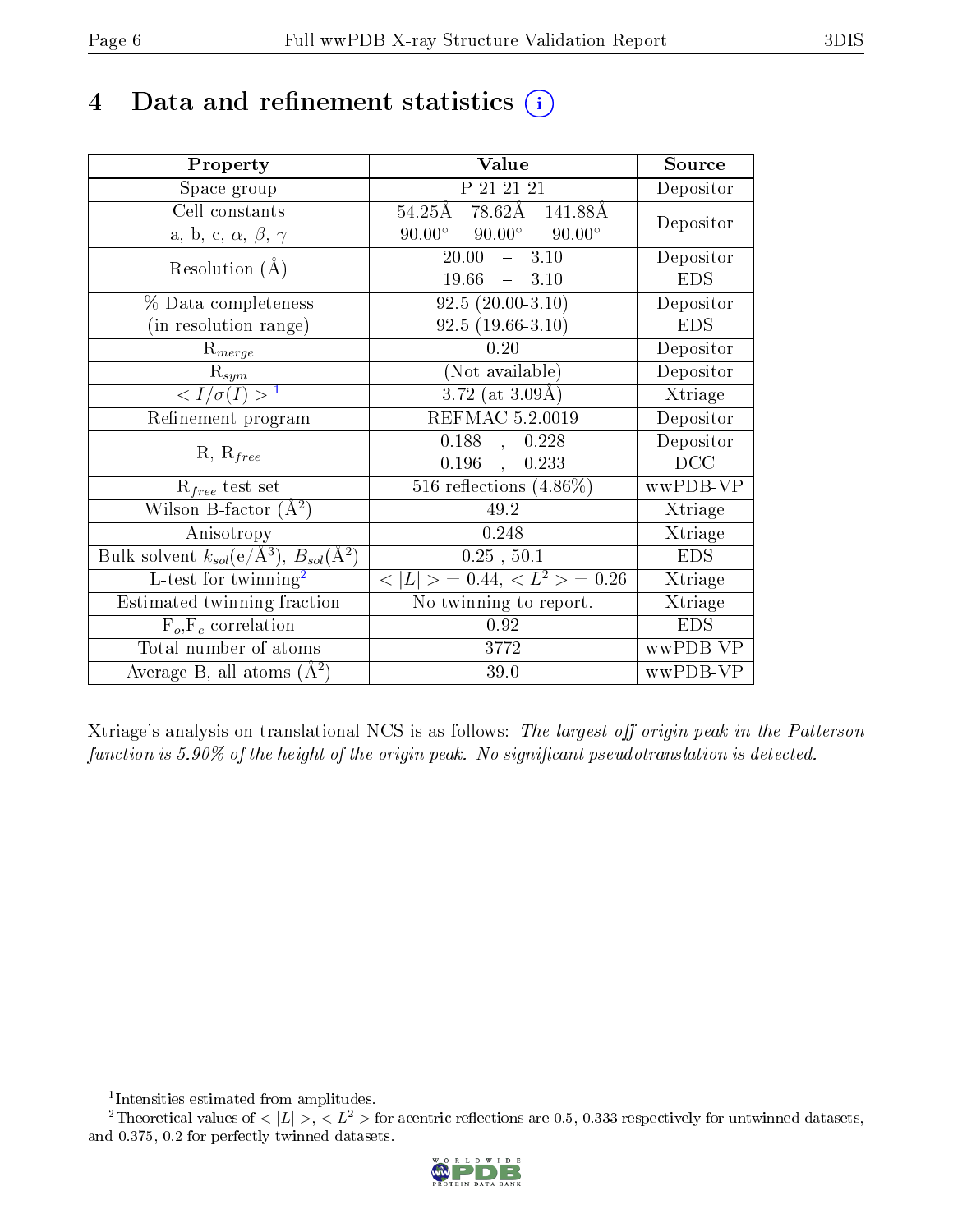# 5 Model quality  $(i)$

## 5.1 Standard geometry  $(i)$

Bond lengths and bond angles in the following residue types are not validated in this section: NA, IPA, CCC

The Z score for a bond length (or angle) is the number of standard deviations the observed value is removed from the expected value. A bond length (or angle) with  $|Z| > 5$  is considered an outlier worth inspection. RMSZ is the root-mean-square of all Z scores of the bond lengths (or angles).

| Mol |       |      | Bond lengths    | Bond angles |                     |  |
|-----|-------|------|-----------------|-------------|---------------------|--|
|     | Chain | RMSZ | $\# Z $         | RMSZ        | $\# Z $             |  |
|     |       | 0.64 | $1/4174(0.0\%)$ |             | $11/6514$ $(0.2\%)$ |  |

All (1) bond length outliers are listed below:

|  |  | $\mid$ Mol $\mid$ Chain $\mid$ Res $\mid$ Type $\mid$ Atoms $\mid$ | $\mathbf{z}$ | Observed( $\AA$ )   Ideal( $\AA$ ) |  |
|--|--|--------------------------------------------------------------------|--------------|------------------------------------|--|
|  |  | $OP3-P$                                                            | $1 - 10.25$  | -48                                |  |

All (11) bond angle outliers are listed below:

| Mol | Chain | Res | <b>Type</b> | Atoms                 | Z       | Observed $\binom{o}{c}$ | $\text{Ideal}(\textsuperscript{o})$ |
|-----|-------|-----|-------------|-----------------------|---------|-------------------------|-------------------------------------|
|     | А     | 153 | U           | $C1'$ - $O4'$ - $C4'$ | $-7.07$ | 104.24                  | 109.90                              |
|     | A     | 52  | U           | $P-O3'-C3'$           | 6.74    | 127.78                  | 119.70                              |
|     | А     | 153 | U           | $O4'$ -C1'-N1         | 6.73    | 113.58                  | 108.20                              |
|     | А     | 15  | C           | $O4'$ -C1'-N1         | 6.62    | 113.50                  | 108.20                              |
|     | A     | 130 | C           | $O4'$ -C1'-N1         | 6.32    | 113.26                  | 108.20                              |
|     | A     | 83  | G           | $O4'$ -C1'-N9         | 5.97    | 112.98                  | 108.20                              |
|     | А     | 12  | G           | $C1'$ - $O4'$ - $C4'$ | $-5.80$ | 105.26                  | 109.90                              |
|     | А     | 80  | G           | $C1'$ - $O4'$ - $C4'$ | $-5.77$ | 105.28                  | 109.90                              |
|     | А     | 122 | G           | $O4'$ -C1'-N9         | 5.47    | 112.57                  | 108.20                              |
|     | А     | 103 | U           | $O4'$ -C1'-N1         | 5.06    | 112.25                  | 108.20                              |
|     | А     | 151 |             | $P-O3'-C3'$           | 5.02    | 125.72                  | 119.70                              |

There are no chirality outliers.

There are no planarity outliers.

### $5.2$  Too-close contacts  $(i)$

In the following table, the Non-H and H(model) columns list the number of non-hydrogen atoms and hydrogen atoms in the chain respectively. The H(added) column lists the number of hydrogen

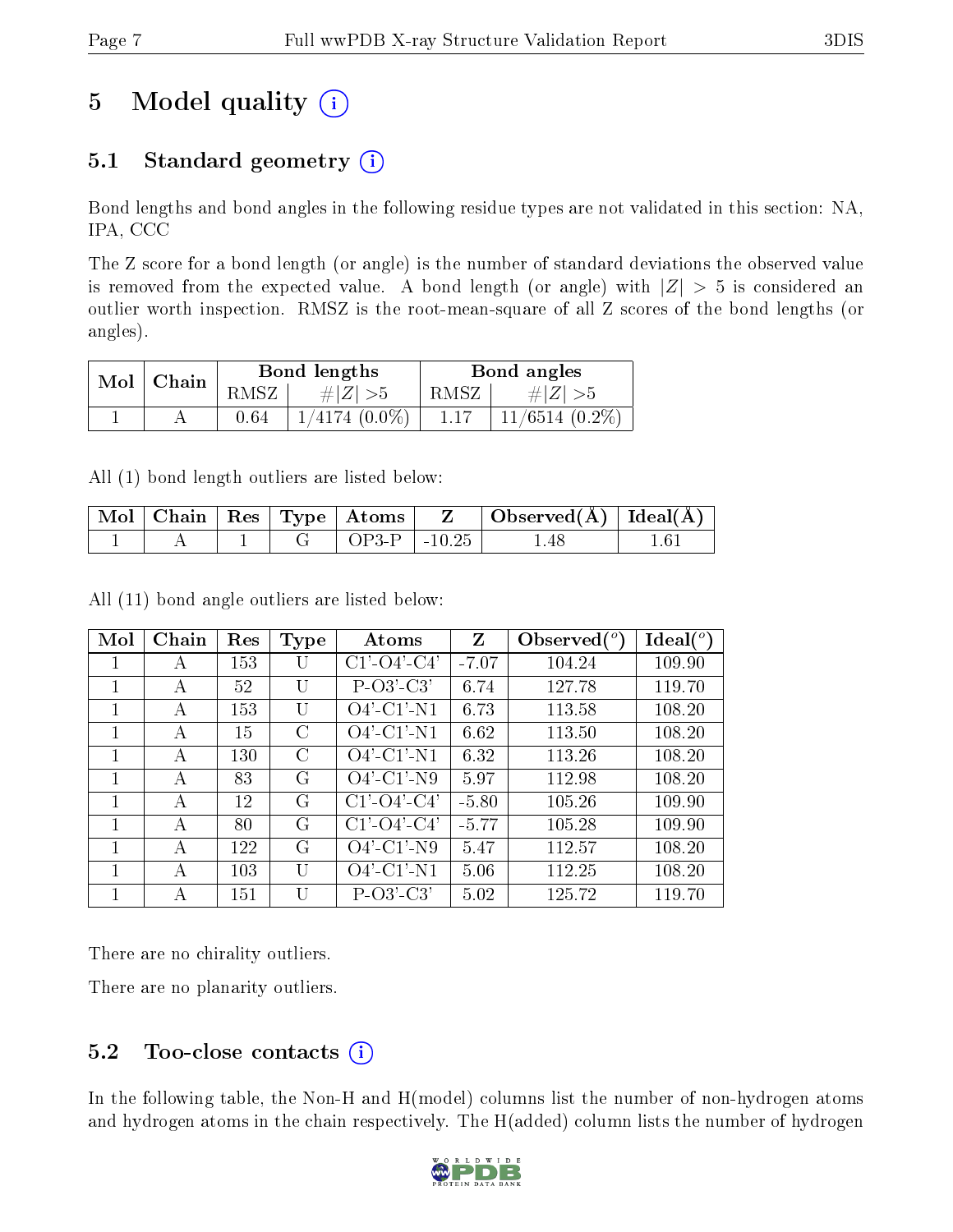|  |      |      | Mol   Chain   Non-H   H(model)   H(added)   Clashes   Symm-Clashes |
|--|------|------|--------------------------------------------------------------------|
|  | 3752 | 1885 |                                                                    |
|  |      |      |                                                                    |
|  |      |      |                                                                    |
|  |      |      |                                                                    |
|  | 3779 |      |                                                                    |

atoms added and optimized by MolProbity. The Clashes column lists the number of clashes within the asymmetric unit, whereas Symm-Clashes lists symmetry related clashes.

The all-atom clashscore is defined as the number of clashes found per 1000 atoms (including hydrogen atoms). The all-atom clashscore for this structure is 4.

All (19) close contacts within the same asymmetric unit are listed below, sorted by their clash magnitude.

|                            |                               | Interatomic      | Clash          |
|----------------------------|-------------------------------|------------------|----------------|
| Atom-1                     | Atom-2                        | distance $(\AA)$ | (A)<br>overlap |
| 1: A: 128: U: O2           | 1: A: 128: U:H2'              | 2.07             | 0.53           |
| 1: A:86:U:H2'              | 1: A:87: G:CS                 | 2.44             | 0.52           |
| 1:A:13:C:H41               | 1:A:117:G:H4'                 | 1.76             | 0.50           |
| 1: A:67:A:H2'              | 1: A:68: G:O4'                | 2.12             | 0.49           |
| 1: A:39:A:H8               | 1: A:39:A:OP2                 | 1.99             | 0.46           |
| 1:A:143:C:H2'              | 1:A:144:A:H8                  | 1.81             | 0.45           |
| 1: A:44: G: N2             | 1:A:101:G:H1'                 | 2.30             | 0.45           |
| 1: A: 142: U:H2'           | 1: A: 143: C: C6              | 2.53             | 0.44           |
| 1:A:172:G:H2'              | 1: A: 173: U: O4'             | 2.18             | 0.43           |
| $1:A:143:C:\overline{H2'}$ | 1: A: 144: A: C8              | 2.52             | 0.43           |
| 1:A:21:A:H2'               | 1: A: 22: G: O4'              | 2.19             | 0.43           |
| 1: A: 103: U:H2'           | 1: A: 104: C: C6              | 2.54             | 0.43           |
| 1:A:23:A:H2                | 1:A:69:G:H22                  | 1.66             | 0.43           |
| 1:A:10:A:H2                | 1:A:165:G:H22                 | 1.68             | 0.42           |
| 1:A:174:CCC:O5'            | $1: A:174:CCC: \overline{H6}$ | 2.20             | 0.41           |
| 1: A:28:U:H2'              | 1:A:29:A:C8                   | 2.55             | 0.41           |
| 1:A:122:GH2'               | $1:A:123:G:\overline{H8}$     | 1.84             | 0.41           |
| 1: A: 173: U:H2'           | $1: A:174:CCC: \overline{H6}$ | 2.03             | 0.41           |
| 1: A:74: G:H2'             | 1: A: 75: G: C8               | 2.56             | 0.40           |

There are no symmetry-related clashes.

### 5.3 Torsion angles (i)

#### 5.3.1 Protein backbone (i)

There are no protein molecules in this entry.

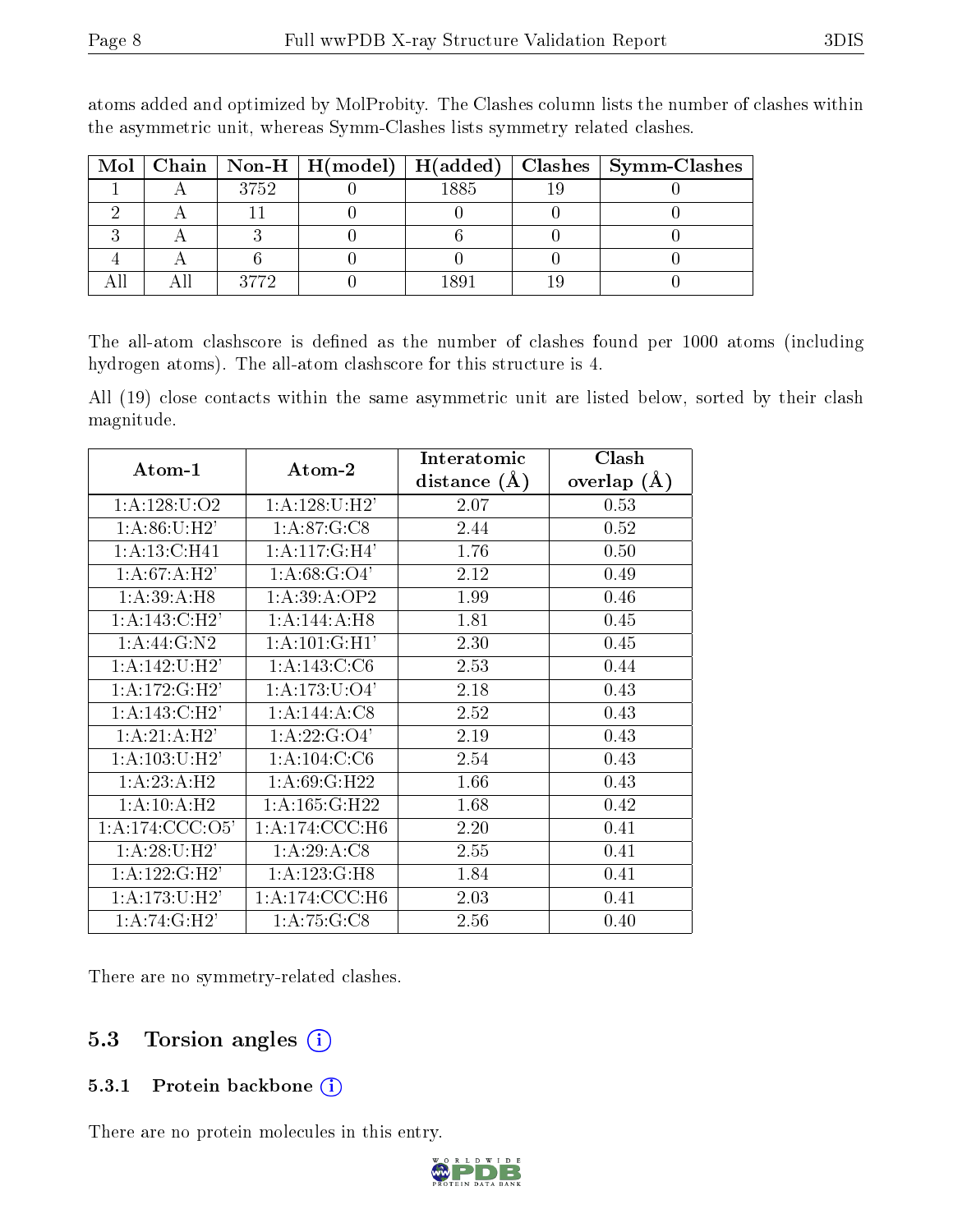#### 5.3.2 Protein sidechains (i)

There are no protein molecules in this entry.

#### 5.3.3 RNA (1)

| Mol   Chain | Analysed        | Backbone Outliers   Pucker Outliers |           |
|-------------|-----------------|-------------------------------------|-----------|
|             | $173/174(99\%)$ | 29 $(16\%)$                         | 11 $(6%)$ |

All (29) RNA backbone outliers are listed below:

| Mol            | Chain                                                                                                                                                                                                                                                                                                                                                                                                                                                                                                             | Res                                    | Type |
|----------------|-------------------------------------------------------------------------------------------------------------------------------------------------------------------------------------------------------------------------------------------------------------------------------------------------------------------------------------------------------------------------------------------------------------------------------------------------------------------------------------------------------------------|----------------------------------------|------|
| $\overline{1}$ |                                                                                                                                                                                                                                                                                                                                                                                                                                                                                                                   | $\overline{11}$                        |      |
| $\mathbf{1}$   |                                                                                                                                                                                                                                                                                                                                                                                                                                                                                                                   | $\overline{12}$                        |      |
| $\overline{1}$ |                                                                                                                                                                                                                                                                                                                                                                                                                                                                                                                   | $\overline{13}$                        |      |
| $\overline{1}$ |                                                                                                                                                                                                                                                                                                                                                                                                                                                                                                                   | $\overline{14}$                        |      |
| $\overline{1}$ |                                                                                                                                                                                                                                                                                                                                                                                                                                                                                                                   | $\overline{35}$                        |      |
| $\overline{1}$ |                                                                                                                                                                                                                                                                                                                                                                                                                                                                                                                   | $\overline{39}$                        |      |
| $\overline{1}$ |                                                                                                                                                                                                                                                                                                                                                                                                                                                                                                                   | $\overline{40}$                        |      |
| $\overline{1}$ |                                                                                                                                                                                                                                                                                                                                                                                                                                                                                                                   | $\overline{41}$                        |      |
| $\overline{1}$ |                                                                                                                                                                                                                                                                                                                                                                                                                                                                                                                   | $\overline{42}$                        |      |
| $\overline{1}$ |                                                                                                                                                                                                                                                                                                                                                                                                                                                                                                                   | $\overline{43}$                        |      |
| $\overline{1}$ |                                                                                                                                                                                                                                                                                                                                                                                                                                                                                                                   | $\overline{44}$                        |      |
| $\overline{1}$ |                                                                                                                                                                                                                                                                                                                                                                                                                                                                                                                   | $\overline{50}$                        |      |
| $\overline{1}$ |                                                                                                                                                                                                                                                                                                                                                                                                                                                                                                                   | $\overline{53}$                        |      |
| $\mathbf{1}$   |                                                                                                                                                                                                                                                                                                                                                                                                                                                                                                                   | $\overline{63}$                        |      |
| $\overline{1}$ |                                                                                                                                                                                                                                                                                                                                                                                                                                                                                                                   | $\overline{73}$                        |      |
| $\overline{1}$ |                                                                                                                                                                                                                                                                                                                                                                                                                                                                                                                   | $\overline{80}$                        |      |
| $\overline{1}$ |                                                                                                                                                                                                                                                                                                                                                                                                                                                                                                                   | $\overline{81}$                        |      |
| $\overline{1}$ |                                                                                                                                                                                                                                                                                                                                                                                                                                                                                                                   |                                        |      |
| $\overline{1}$ |                                                                                                                                                                                                                                                                                                                                                                                                                                                                                                                   |                                        |      |
| $\overline{1}$ |                                                                                                                                                                                                                                                                                                                                                                                                                                                                                                                   | $\frac{110}{111}$<br>$\frac{117}{117}$ |      |
| $\overline{1}$ |                                                                                                                                                                                                                                                                                                                                                                                                                                                                                                                   | $\overline{126}$                       |      |
| $\overline{1}$ |                                                                                                                                                                                                                                                                                                                                                                                                                                                                                                                   | $\overline{138}$                       |      |
| $\overline{1}$ |                                                                                                                                                                                                                                                                                                                                                                                                                                                                                                                   | $\overline{152}$                       |      |
| $\overline{1}$ |                                                                                                                                                                                                                                                                                                                                                                                                                                                                                                                   | $\overline{153}$                       |      |
| $\overline{1}$ | $\frac{\overline{A}}{\overline{A}}\frac{\overline{A}}{\overline{A}}\frac{\overline{A}}{\overline{A}}\frac{\overline{A}}{\overline{A}}\frac{\overline{A}}{\overline{A}}\frac{\overline{A}}{\overline{A}}\frac{\overline{A}}{\overline{A}}\frac{\overline{A}}{\overline{A}}\frac{\overline{A}}{\overline{A}}\frac{\overline{A}}{\overline{A}}\frac{\overline{A}}{\overline{A}}\frac{\overline{A}}{\overline{A}}\frac{\overline{A}}{\overline{A}}\frac{\overline{A}}{\overline{A}}\frac{\overline{A}}{\overline{A}}$ | $\overline{154}$                       |      |
| $\overline{1}$ |                                                                                                                                                                                                                                                                                                                                                                                                                                                                                                                   | $\overline{163}$                       |      |
| $\overline{1}$ |                                                                                                                                                                                                                                                                                                                                                                                                                                                                                                                   | $\overline{164}$                       |      |
| $\overline{1}$ |                                                                                                                                                                                                                                                                                                                                                                                                                                                                                                                   | 165                                    |      |
| $\overline{1}$ |                                                                                                                                                                                                                                                                                                                                                                                                                                                                                                                   | $\overline{174}$                       |      |

All (11) RNA pucker outliers are listed below:

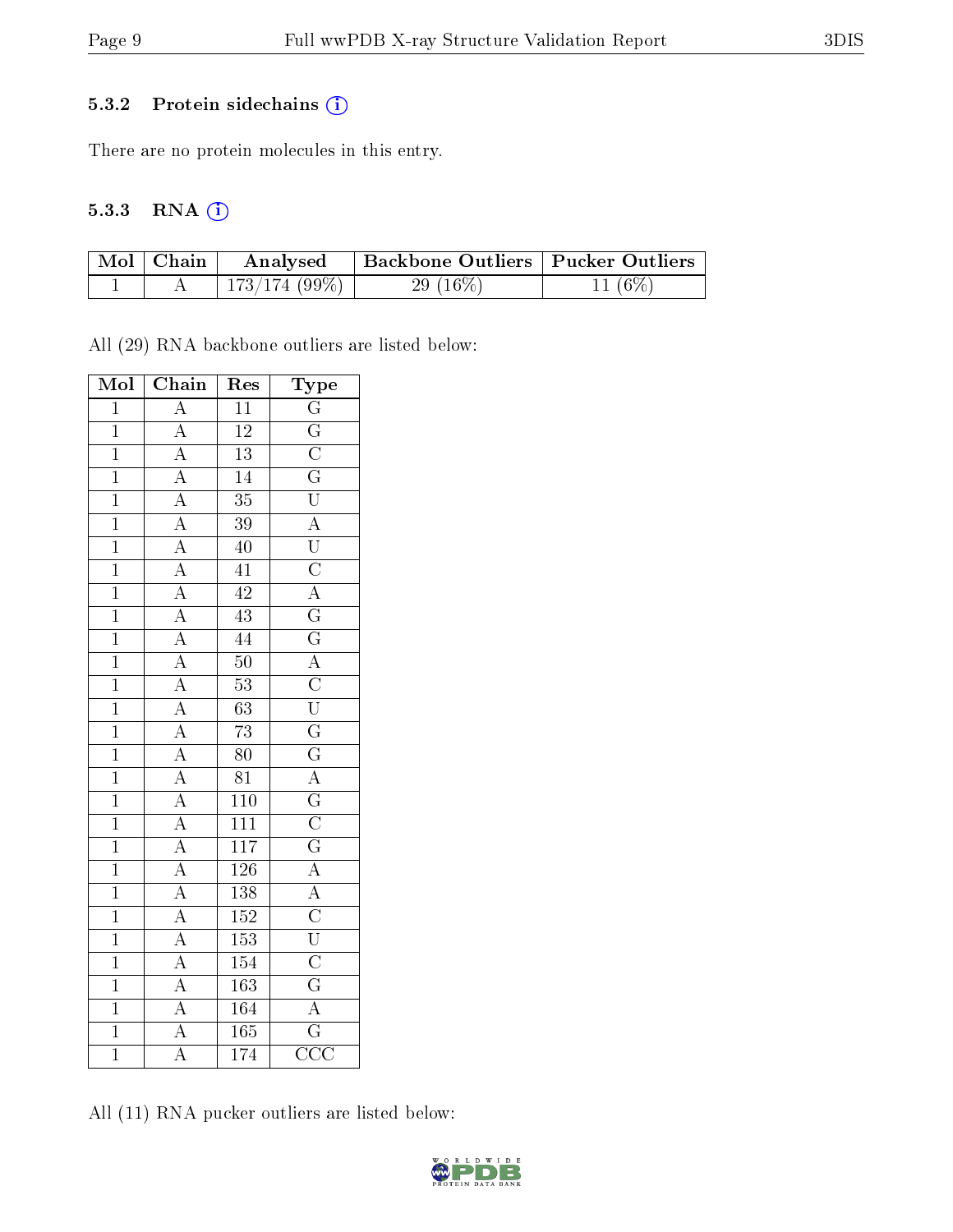| Mol            | Chain | Res | Type |
|----------------|-------|-----|------|
| 1              | А     | 11  | G    |
| 1              | А     | 12  | G    |
| $\mathbf{1}$   | Α     | 26  | Α    |
| $\overline{1}$ | Α     | 39  | А    |
| 1              | А     | 42  | Α    |
| 1              | А     | 52  | U    |
| 1              | А     | 80  | G    |
| $\mathbf{1}$   | А     | 94  | IJ   |
| 1              | А     | 110 | G    |
| 1              | А     | 151 |      |
|                |       | 153 |      |

### 5.4 Non-standard residues in protein, DNA, RNA chains  $(i)$

1 non-standard protein/DNA/RNA residue is modelled in this entry.

In the following table, the Counts columns list the number of bonds (or angles) for which Mogul statistics could be retrieved, the number of bonds (or angles) that are observed in the model and the number of bonds (or angles) that are defined in the Chemical Component Dictionary. The Link column lists molecule types, if any, to which the group is linked. The Z score for a bond length (or angle) is the number of standard deviations the observed value is removed from the expected value. A bond length (or angle) with  $|Z| > 2$  is considered an outlier worth inspection. RMSZ is the root-mean-square of all Z scores of the bond lengths (or angles).

| ` Mol |     | $\Gamma$ Type   Chain   Res   Link |      |  | Bond lengths |      |           | Bond angles |  |                                                                         |
|-------|-----|------------------------------------|------|--|--------------|------|-----------|-------------|--|-------------------------------------------------------------------------|
|       |     |                                    |      |  |              |      |           |             |  | Counts   RMSZ $\mid \#  Z  > 2$   Counts   RMSZ $\mid \#  Z  > 2$       |
|       | CCC |                                    | l 74 |  | 16, 25, 26   | 1.14 | $2(12\%)$ | 18,38,41    |  | $\begin{array}{ c c c c c }\hline 2.56 & & 7 (38\% )\hline \end{array}$ |

In the following table, the Chirals column lists the number of chiral outliers, the number of chiral centers analysed, the number of these observed in the model and the number defined in the Chemical Component Dictionary. Similar counts are reported in the Torsion and Rings columns. '-' means no outliers of that kind were identified.

|     |     |        | Mol   Type   Chain   Res   Link   Chirals   Torsions | $\mathbf{Rings}$ |
|-----|-----|--------|------------------------------------------------------|------------------|
| CCC | 174 | $\sim$ | $\frac{2}{5}/\frac{35}{36}$   0/3/3/3                |                  |

All (2) bond length outliers are listed below:

| $\text{Mol}$ |         | Chain   Res   Type   Atoms                          | $\mathbf{Z}$ | $\Box$ Observed( $\AA$ )   Ideal( $\AA$ ) |  |
|--------------|---------|-----------------------------------------------------|--------------|-------------------------------------------|--|
|              |         | $174$   CCC   O4'-C1'   2.94                        |              |                                           |  |
|              | $174 +$ | $CCC$   $C2$ <sup>'</sup> -C <sub>3</sub> '   -2.11 |              |                                           |  |

All (7) bond angle outliers are listed below:

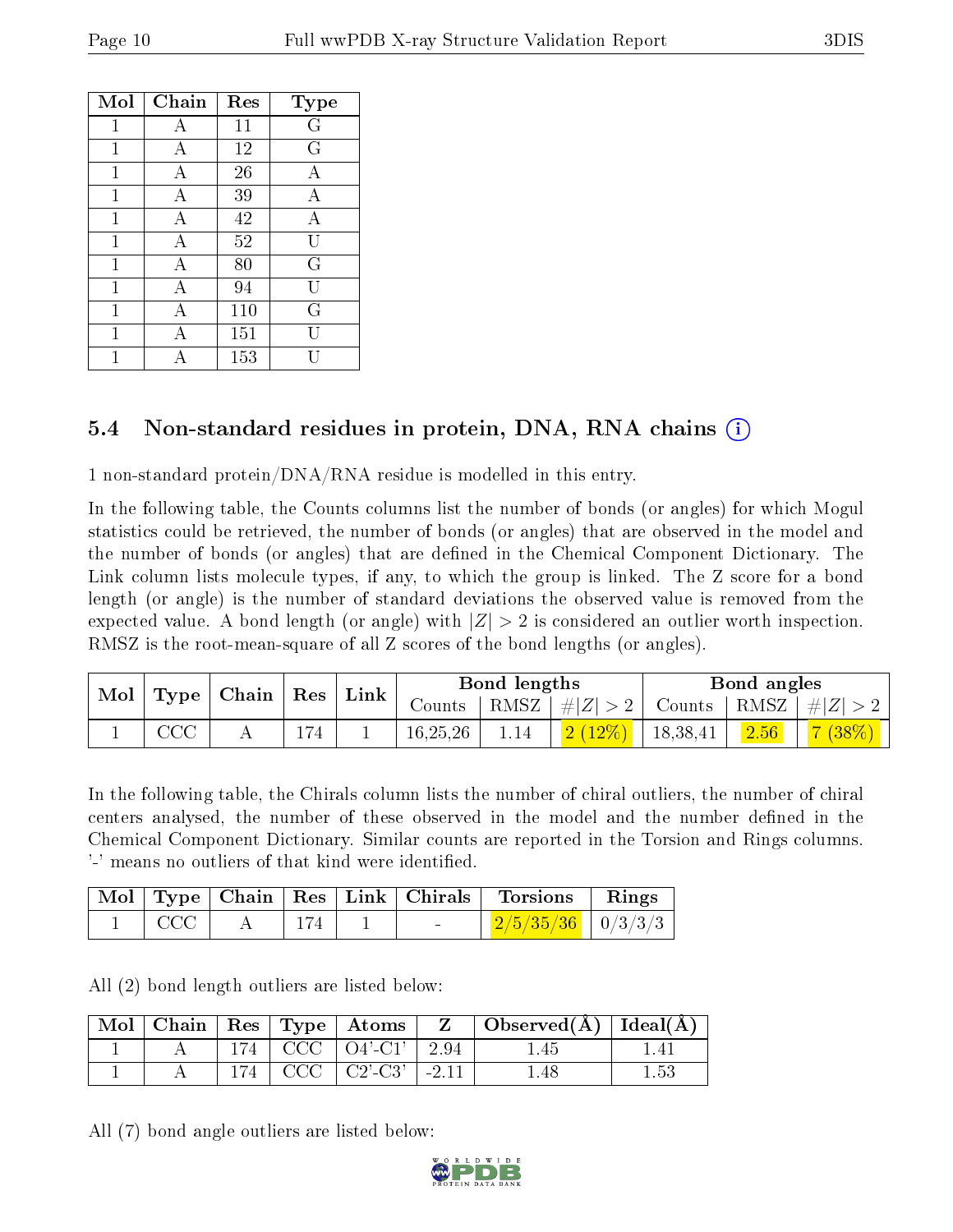| Mol | Chain | Res | <b>Type</b> | Atoms                 | Z       | Observed $\binom{o}{c}$ | $Ideal(^o)$ |
|-----|-------|-----|-------------|-----------------------|---------|-------------------------|-------------|
|     | А     | 174 | $\rm{CCC}$  | $O3'-C3'-C2'$         | 6.95    | 117.82                  | 105.08      |
|     | А     | 174 | CCC         | $C2-N3-C4$            | 4.59    | 120.99                  | 116.34      |
|     | А     | 174 | CCC         | $O4'$ - $C4'$ - $C3'$ | $-2.94$ | 98.57                   | 104.87      |
|     | А     | 174 | CCC         | $O3'$ -PC-O1C         | 2.92    | 123.47                  | 115.76      |
|     | А     | 174 | CCC         | $N4-C4-N3$            | 2.79    | 120.91                  | 116.49      |
|     | А     | 174 | CCC         | $C3'-C2'-C1'$         | $-2.47$ | 97.44                   | 103.54      |
|     | А     | 174 | $\rm{CCC}$  | $O2C-PC-O1C$          | 2.23    | 117.10                  | 109.89      |

There are no chirality outliers.

All (2) torsion outliers are listed below:

| $Mol$   Chain | $\parallel$ Res $\parallel$ Type | Atoms                 |
|---------------|----------------------------------|-----------------------|
|               | CCC.                             | $\pm$ C3'-C4'-C5'-O5' |
|               | CCC                              | $O4'$ -C4'-C5'-O5'    |

There are no ring outliers.

1 monomer is involved in 2 short contacts:

|  |             | Mol   Chain   Res   Type   Clashes   Symm-Clashes |
|--|-------------|---------------------------------------------------|
|  | $\perp$ CCC |                                                   |

#### 5.5 Carbohydrates  $(i)$

There are no carbohydrates in this entry.

### 5.6 Ligand geometry  $(i)$

Of 12 ligands modelled in this entry, 11 are monoatomic - leaving 1 for Mogul analysis.

In the following table, the Counts columns list the number of bonds (or angles) for which Mogul statistics could be retrieved, the number of bonds (or angles) that are observed in the model and the number of bonds (or angles) that are defined in the Chemical Component Dictionary. The Link column lists molecule types, if any, to which the group is linked. The Z score for a bond length (or angle) is the number of standard deviations the observed value is removed from the expected value. A bond length (or angle) with  $|Z| > 2$  is considered an outlier worth inspection. RMSZ is the root-mean-square of all Z scores of the bond lengths (or angles).

| Mol |     | $\mid$ Type $\mid$ Chain $\mid$ Res $\mid$ |     | $\mid$ Link $\mid$ | Bond lengths                          |          |                                                    | Bond angles |                 |                          |
|-----|-----|--------------------------------------------|-----|--------------------|---------------------------------------|----------|----------------------------------------------------|-------------|-----------------|--------------------------|
|     |     |                                            |     |                    | Counts -                              |          | $\vert$ RMSZ $\vert \# \vert Z \vert > 2$   Counts |             | $ RMSZ  \#  Z $ |                          |
|     | 'PA |                                            | 290 | $\sim$             | ററാ<br>$\angle$ , $\angle$ , $\angle$ | $0.35\,$ |                                                    | 0.1.3       | 0.00            | $\overline{\phantom{a}}$ |

There are no bond length outliers.

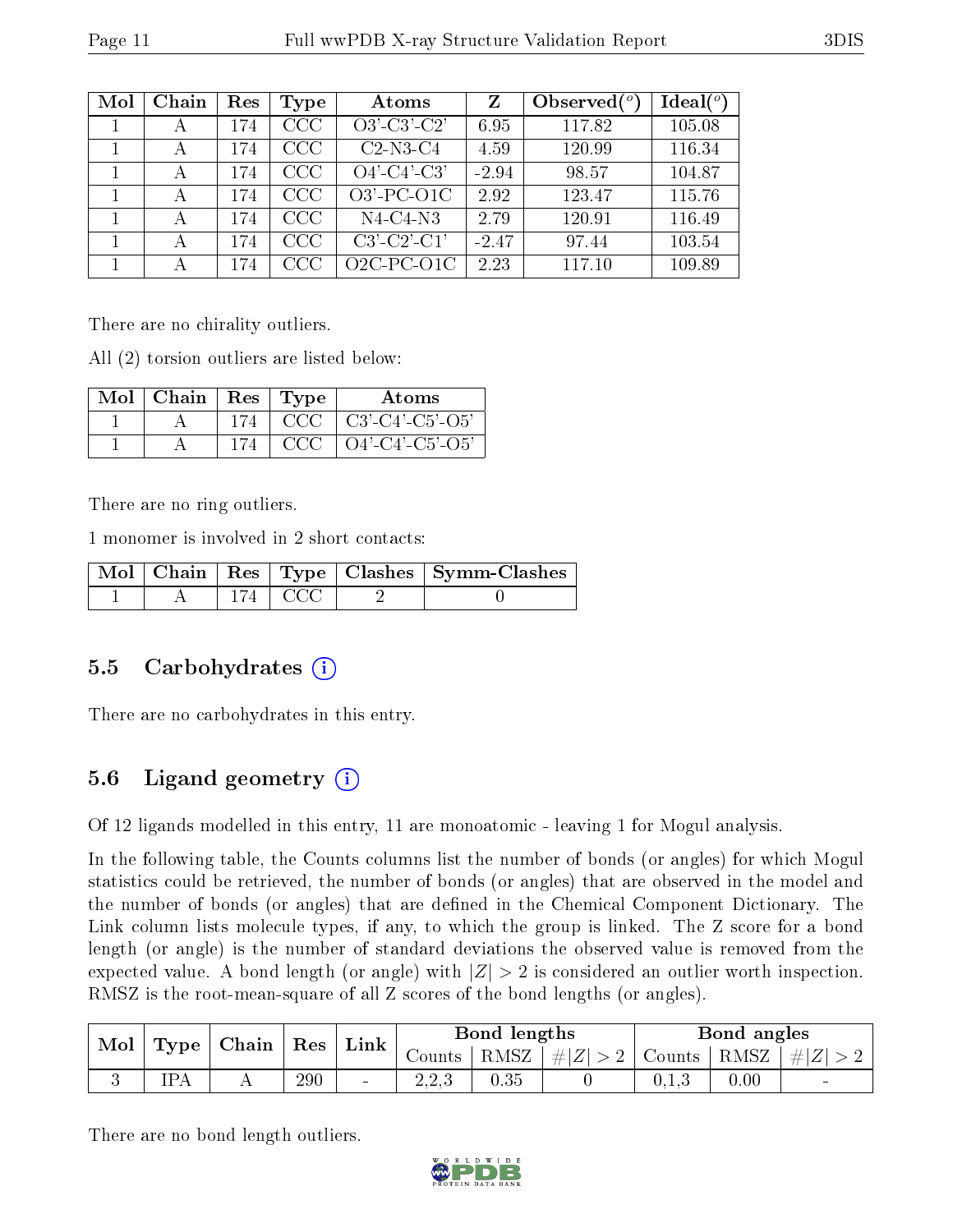There are no bond angle outliers. There are no chirality outliers. There are no torsion outliers. There are no ring outliers. No monomer is involved in short contacts.

### 5.7 [O](https://www.wwpdb.org/validation/2017/XrayValidationReportHelp#nonstandard_residues_and_ligands)ther polymers (i)

There are no such residues in this entry.

## 5.8 Polymer linkage issues (i)

There are no chain breaks in this entry.

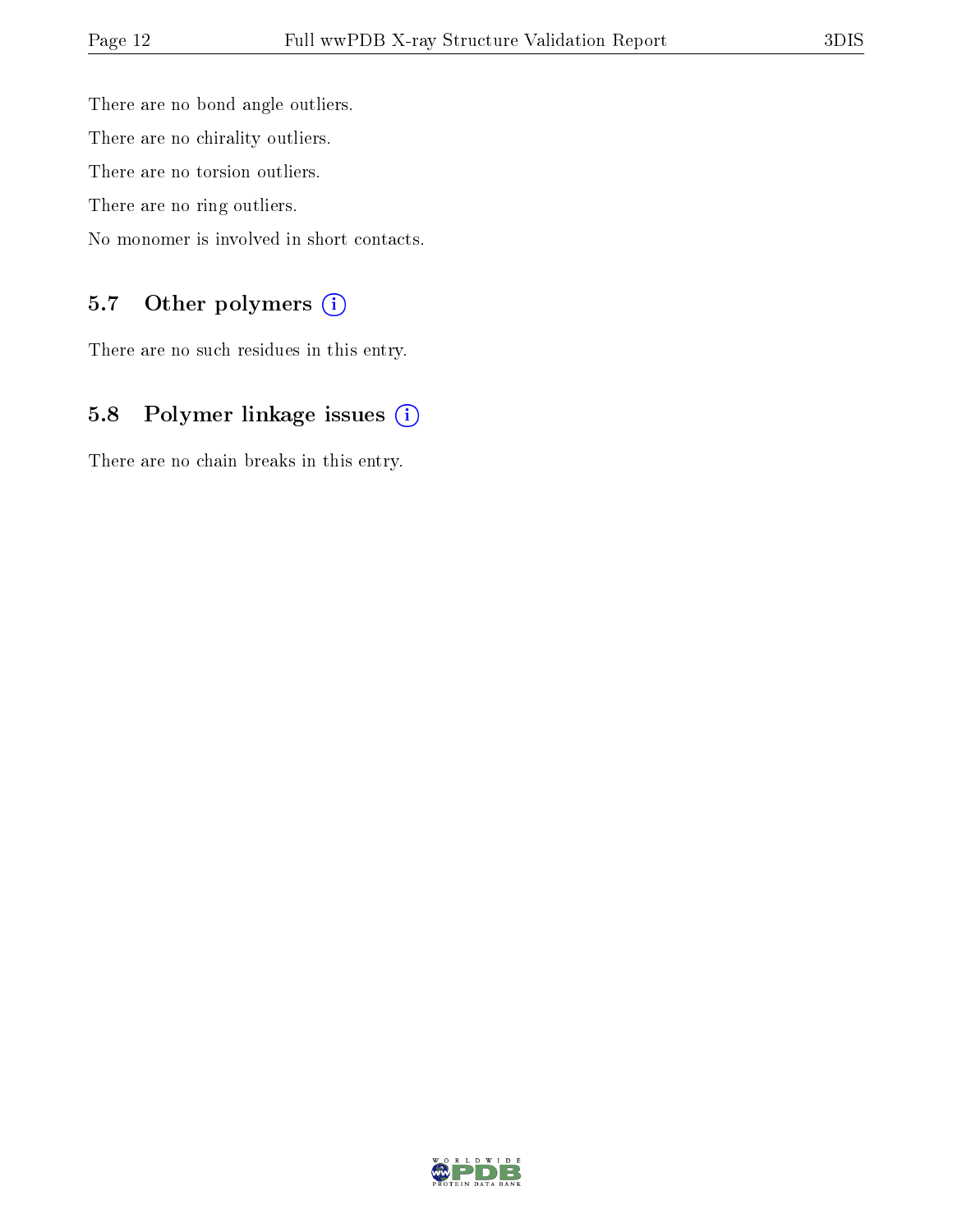## 6 Fit of model and data  $\left( \cdot \right)$

### 6.1 Protein, DNA and RNA chains (i)

In the following table, the column labelled  $#RSRZ> 2'$  contains the number (and percentage) of RSRZ outliers, followed by percent RSRZ outliers for the chain as percentile scores relative to all X-ray entries and entries of similar resolution. The OWAB column contains the minimum, median,  $95<sup>th</sup>$  percentile and maximum values of the occupancy-weighted average B-factor per residue. The column labelled  $Q < 0.9$  lists the number of (and percentage) of residues with an average occupancy less than 0.9.

| Mol   Chain | Analysed                | $\vert$ <rsrz> <math>\vert</math></rsrz> | $\#RSRZ>2$   OWAB( $A^2$ )   Q<0.9                                                                 |  |
|-------------|-------------------------|------------------------------------------|----------------------------------------------------------------------------------------------------|--|
|             | $'$ 173/174 (99%) $\pm$ | $-0.25$                                  | $\begin{array}{ c c c c c c c c c } \hline 0 & 100 & 100 & 24 & 38 & 59 & 66 \ \hline \end{array}$ |  |

There are no RSRZ outliers to report.

#### 6.2 Non-standard residues in protein, DNA, RNA chains  $(i)$

In the following table, the Atoms column lists the number of modelled atoms in the group and the number defined in the chemical component dictionary. The B-factors column lists the minimum, median,  $95<sup>th</sup>$  percentile and maximum values of B factors of atoms in the group. The column labelled  $Q< 0.9$  lists the number of atoms with occupancy less than 0.9.

|               |  |                                   |  | $\vert$ Mol $\vert$ Type $\vert$ Chain $\vert$ Res $\vert$ Atoms $\vert$ RSCC $\vert$ RSR $\vert$ B-factors(A <sup>2</sup> ) $\vert$ Q<0.9 |  |
|---------------|--|-----------------------------------|--|--------------------------------------------------------------------------------------------------------------------------------------------|--|
| $_{\rm{CCC}}$ |  | $174$   $23/24$   $0.92$   $0.22$ |  | 48,50,51,51                                                                                                                                |  |

#### 6.3 Carbohydrates (i)

There are no carbohydrates in this entry.

### $6.4$  Ligands  $(i)$

In the following table, the Atoms column lists the number of modelled atoms in the group and the number defined in the chemical component dictionary. The B-factors column lists the minimum, median,  $95<sup>th</sup>$  percentile and maximum values of B factors of atoms in the group. The column labelled  $Q< 0.9$  lists the number of atoms with occupancy less than 0.9.

| Mol | Type | Chain | Res | Atoms | ${\bf RSCC}$ | RSR  | $\perp$ B-factors(A <sup>2</sup> ) | $\mathrm{Q}{<}0.9$ |
|-----|------|-------|-----|-------|--------------|------|------------------------------------|--------------------|
|     | NA   |       | 205 |       | 0.82         | 0.26 | 24, 24, 24, 24                     |                    |
|     |      |       | 210 |       | $0.83\,$     | 0.16 | 56, 56, 56, 56                     |                    |
|     | ' PA |       | 290 | 3     | $\rm 0.92$   | 0.13 | 53, 53, 53, 53                     |                    |

Continued on next page...